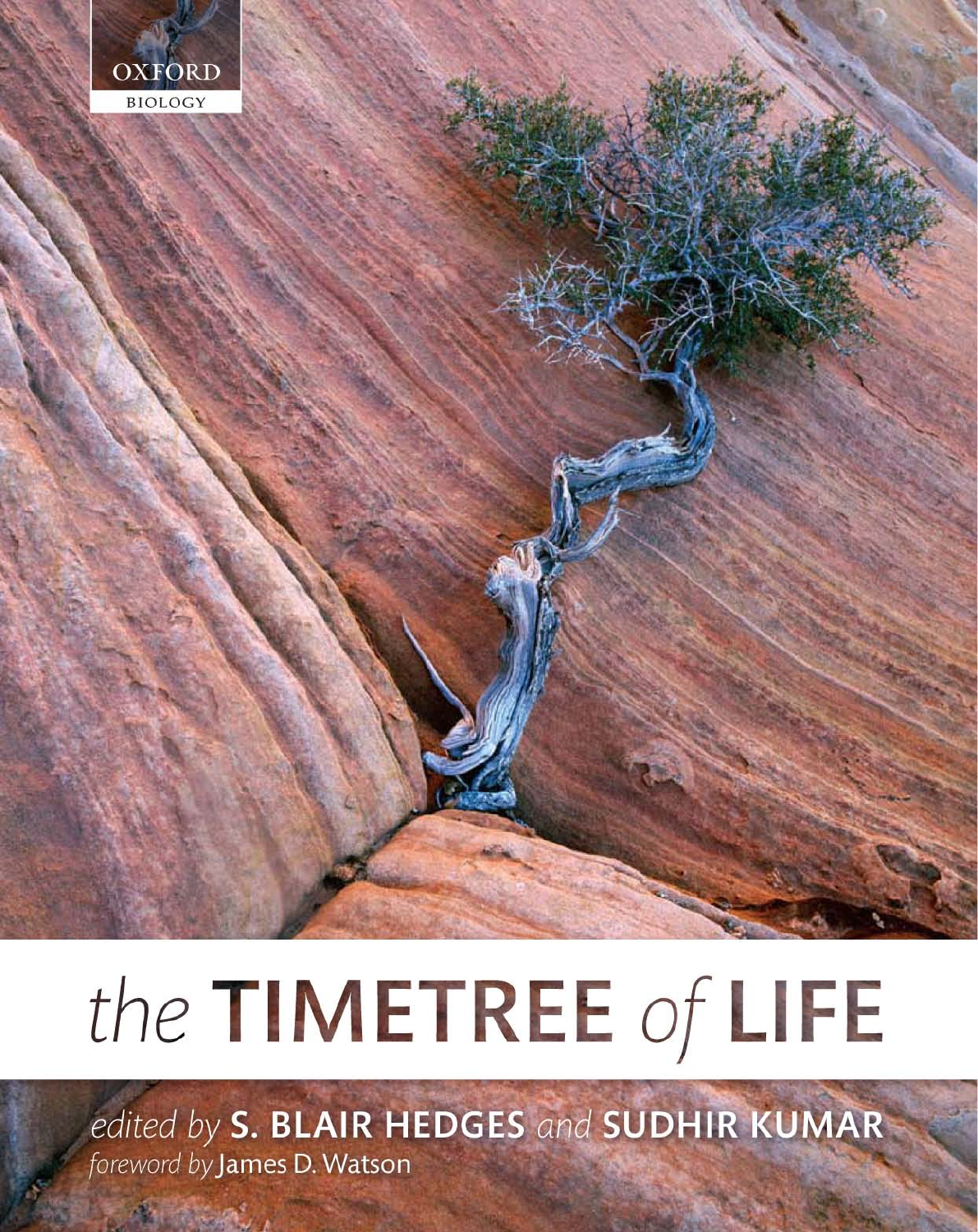# Marsupials (Metatheria)

## *Mark S. Springer* a,*\*, Carey W. Krajewski*<sup>b</sup>*, and Robert W. Meredith*<sup>a</sup>

a Department of Biology, University of California, Riverside, CA, 92521, USA; <sup>b</sup>Department of Zoology, Southern Illinois University, Carbondale, IL, 92901, USA

\*To whom correspondence should be addressed (mark.springer@ ucr.edu)

# Abstract

Opossums, kangaroos, koalas and their kin (marsupials) are grouped into ~20 families and seven orders in the mammalian infraclass Metatheria. Recent phylogenetic analyses of mitochondrial, nuclear, and mixed molecular/ morphological data sets support a basal split between didelphimorph opossums and all other marsupials. These analyses also support Australidelphia as a natural group, consisting of all Australasian marsupials plus the South American Order Microbiotheria. The timetree suggests that marsupial interordinal diversification began in the late Cretaceous, ~78 million years ago (Ma), and continued into the Paleocene (66-56 Ma). Most interfamilial diversification occurred during the Eocene (56–34 Ma) and Oligocene (34–23 Ma).

Marsupialia is a diverse group comprising ~330 living species that occur in North America, South America, and Australasia (*1*). Metatheria includes marsupials as well as stem fossils that are more closely related to Marsupialia than to Placentialia. Marsupials, like placentals, are viviparous mammals with mammary nipples. Marsupials generally lack the chorioallantoic placenta that occurs in placental mammals, have a very short gestation period, and give birth to young that are at an early stage of development. Neonates make their way from the mother's urogential aperture to a nipple, usually enclosed within an abdominal marsupium, where they begin suckling and continue development through an extended period of pouch life. Living marsupial species are placed in seven orders and 16–22 families (*1–4*). Here we review the phylogenetic relationships and divergence times among the living families of marsupials.

Division of living marsupials into seven monophyletic orders is supported by numerous studies of anatomical

and molecular information (2). The orders are Didelphimorphia (New World opossums), Paucituberculata (South American caenolestids), Microbiotheria (the Chilean *Dromiciops gliroides*), Peramelemorphia (Australasian bandicoots), Dasyuromorphia (Australasian dasyurids and their relatives; Fig. 1), Notoryctemorphia (the Australian marsupial moles), and Diprotodontia (Australasian vombatiforms and phalangeridans). Relationships among these groups have been highly contentious, but the seminal work of Szalay (*5*) linked microbiotheres to Australasian forms in a monophyletic Au stralidelphia based on a shared, derived ankle-joint morphology. Subsequent studies produced inconsistent results on the placement of *Dromiciops* within this clade, but the most recent and comprehensive molecular analyses (*6*, *7*) resolve *Dromiciops* as the closest relative to a monophyletic group of all living Australasian marsupials. The relationship among ameridelphian orders remains an open question, but nuclear DNA sequences (*6*) and complete mitochondrial genomes (*8*) favor paucituberculates as the closest relative of Australidelphia.



Fig. 1 The Australian numbat (*Myrmecobius fasciatus*), which is the sole living representative of the dasyuromorphian Family Myrmecobiidae. Credit: M. Westerman.

M. S. Springer, C. W. Krajewski, and R. W. Meredith. Marsupials (Metatheria). Pp. 466-470 in *The Timetree of Life*, S. B. Hedges and S. Kumar, Eds. (Oxford University Press, 2009).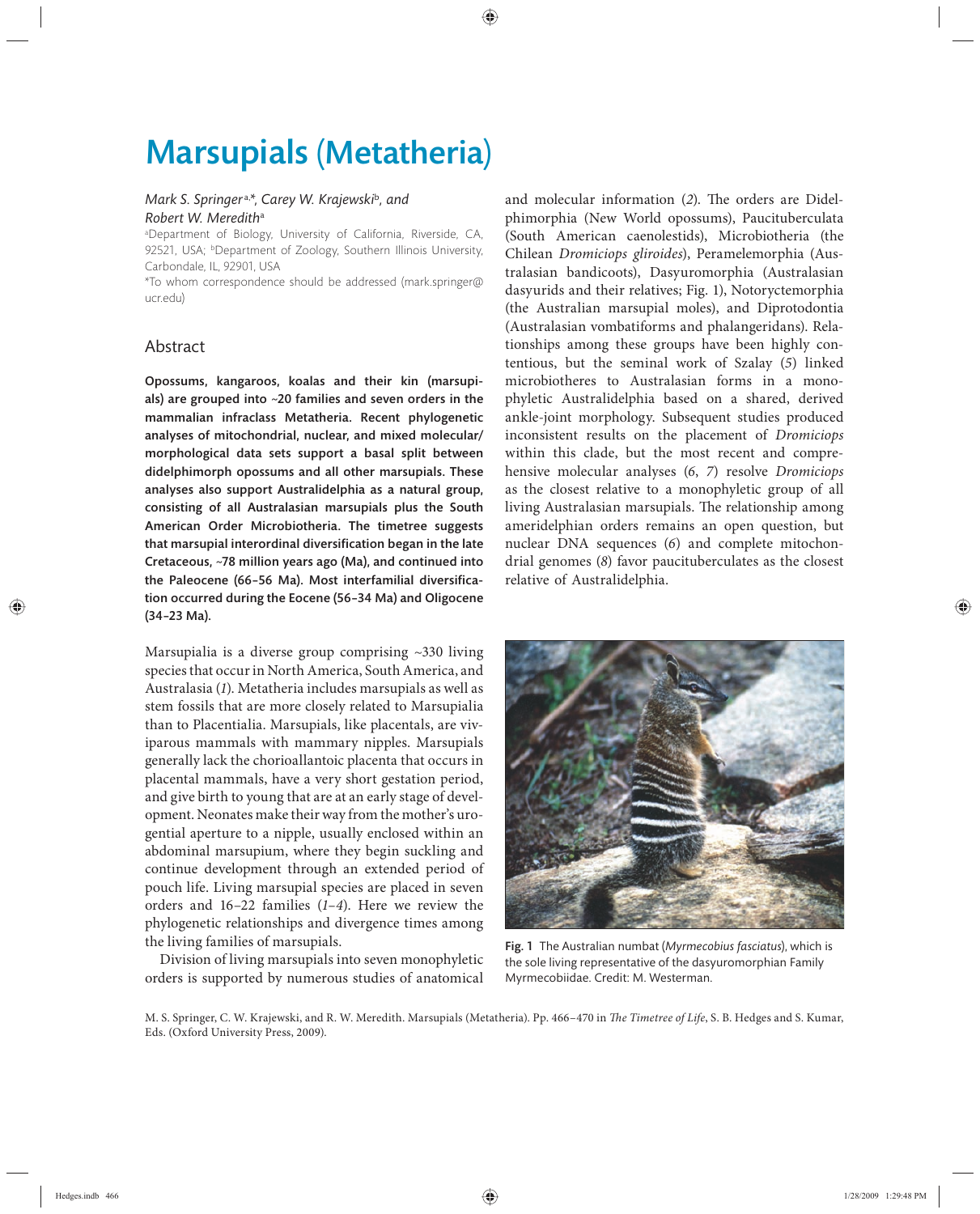

Fig. 2 A timetree of marsupials (Metatheria). Divergence times are shown in Table 1. *Abbreviations*: MZ (Mesozoic) and K (Cretaceous).

Disagreement about the phylogeny of Australasian orders has involved the positions of peramelemorphians and notoryctemorphians, specifically whether either or both of these groups are closer to dasyuromorphians than to diprotodontians. *Notoryctes* is specialized for fossorial life and has been since the early to middle Miocene (*9*) and there has been no morphological consensus about its phylogenetic position. Notoryctids and dasyurormorphians share a duplication in their protamine P1 introns (*10*). Bandicoots have syndactyl hind feet, a derived trait in which they resemble diprotodontians (*11*), but comparative serology (*12*) and DNA sequences (*6–8, 13*) resolve them as part of a clade with dasyuromorphians and *Notoryctes*.

Support for the reciprocal monophyly of didelphimorphian Families Caluromyidae and Didelphidae is equivocal at best. Familial distinction of these groups is based on DNA hybridization (*4*) and supported by Reig *et al*.'s (*14*) morphological data. Patton *et al*. (*15*) and Jansa and Voss (*16*) failed to obtain caluromyid monophyly with mitochondrial and nuclear DNA sequences, respectively, and the latter authors expressed concerns about the character analyses of Reig *et al*. (*14*). Family-level relationships among dasyuromorphians are less controversial. Krajewski *et al*. (*17*) found moderate support for a close relationship between dasyurids and thylacinids, apart from myrmecobiids, in a data set of mitochondrial *cytochrome b* and *12S rRNA* and nuclear protamine sequences. Wroe (*18*) cited two dental characters supporting the same arrangement. Reconstructing the affinities of *Macrotis* (bilbies) and *Chaeropus* (pig-footed bandicoots) has been central to understanding the phylogeny of peramelemorphians. Isolation of *Macrotis* in a distinct family (Thylacomyidae) was suggested by the serological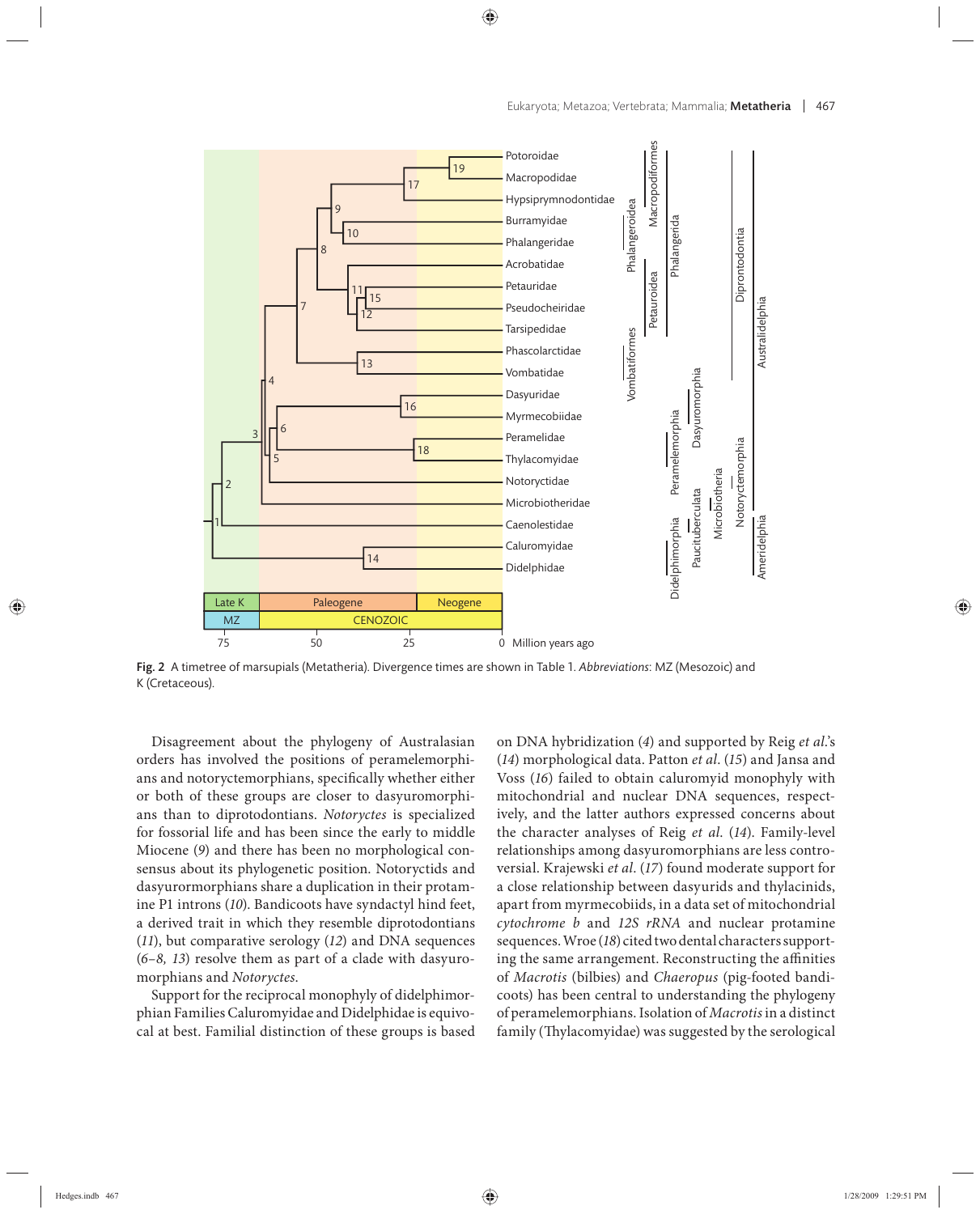| <b>Timetree</b> |             | <b>Estimates</b>         |           |                          |                |           |           |                   |            |
|-----------------|-------------|--------------------------|-----------|--------------------------|----------------|-----------|-----------|-------------------|------------|
| Node            | <b>Time</b> | Ref. (8)                 |           | Ref. (12)                |                | Ref. (13) |           | Ref. (30)         |            |
|                 |             | <b>Time</b>              | <b>CI</b> | <b>Time</b>              | CI             | Time      | <b>CI</b> | <b>Time</b>       | <b>CI</b>  |
| 1               | 78.1        | 69                       | $76 - 62$ | 80.7                     | $\overline{a}$ | 78.1      | $87 - 68$ | 83                | $100 - 69$ |
| $\overline{2}$  | 75.6        | 60                       | $68 - 55$ | $\overline{a}$           |                | 75.6      | $84 - 33$ | 78                |            |
| 3               | 64.8        | 50                       | $55 - 43$ |                          |                | 64.8      | $70 - 57$ | 65                | $74 - 57$  |
| 4               | 63.9        | $\overline{\phantom{0}}$ |           |                          |                | 63.9      | $70 - 56$ | $\bar{a}$         |            |
| 5               | 62.7        | 41                       | $45 - 36$ |                          |                | 62.7      | $68 - 55$ | 61                | $70 - 53$  |
| 6               | 60.7        | $\overline{\phantom{a}}$ |           |                          |                | 60.7      | $67 - 54$ | 58                | $67 - 49$  |
| $\overline{7}$  | 55.3        | 46                       | $51 - 41$ | 58.6                     |                | 55.3      | $61 - 48$ | 47                | $59 - 36$  |
| 8               | 49.9        | $\overline{\phantom{0}}$ |           | 55.1                     |                | 49.9      | $56 - 44$ | 40                | $53 - 29$  |
| 9               | 46.1        |                          |           |                          |                | 46.1      | $52 - 40$ | $\overline{a}$    |            |
| 10              | 42.8        |                          |           | 44.5                     |                | 42.8      | $49 - 37$ | $\qquad \qquad -$ |            |
| 11              | 41.6        |                          |           | $\overline{\phantom{a}}$ |                | 41.6      | $48 - 36$ |                   |            |
| 12              | 39.1        |                          |           | <b>NP</b>                |                | 39.1      | $45 - 33$ | $\overline{a}$    |            |
| 13              | 39.0        | $\overline{a}$           |           | 41.5                     |                | 39.0      | $45 - 33$ | 32                | $46 - 20$  |
| 14              | 37.4        | 51                       | $57 - 44$ | 49.8                     |                | 37.4      | $45 - 30$ | 37                | $51 - 26$  |
| 15              | 36.8        | $\overline{\phantom{0}}$ |           | 41.8                     |                | 36.8      | $43 - 31$ | $\overline{a}$    |            |
| 16              | 27.3        | $\overline{\phantom{0}}$ |           |                          |                | 27.3      | $31 - 25$ |                   |            |
| 17              | 26.4        |                          |           |                          |                | 26.4      | $31 - 22$ |                   |            |
| 18              | 23.8        | 25                       | $29 - 21$ | 36.4                     | Ξ.             | 23.8      | $28 - 20$ | $\qquad \qquad -$ |            |
| 19              | 14.2        | 20                       | $25 - 16$ | 24.1                     |                | 14.2      | $18 - 12$ |                   |            |

Table 1. Divergence times (Ma) and their confidence/credibility intervals (CI) among marsupials (Metatheria).

Note: Estimates for the timetree are based on a study of five nuclear-protein-coding genes (13). Estimates from other studies were excluded if they were for nodes that were topologically inconsistent with that in Fig. 2. Confidence intervals are Bayesian 95% credibility intervals (13), one standard deviation (8), and 95% highest posterior densities (30). Point estimates and confidence intervals from refs. (8 and 30) were measured directly from Figure 3 (p. 194) and Figure 3 (p. 704), respectively.

stu dies of Kirsch (*12*), but Westerman *et al*. (*19*) used 12S rRNA sequences to show that the extinct *Chaeropus* (Chaeropodidae) is even more distantly related to the typical bandicoots (Peramelidae) than is *Macrotis*. By contrast, sequences from the nuclear *Rag1* gene suggest that *Macrotis* is the closest relative of Peramelidae plus *Chaeropus* (*20*).

Diprotodontia is the most diverse marsupial order, though its family-level classification has been relatively stable in recent decades. The union of wombats (Vombatidae) and koalas (Phascoloartctidae) in a clade apart from other diprotodontians was first suggested by sperm morphology (*21*) and serological data  $(12)$ , but has since been verified by numerous morphological and molecular studies. This basal split led Aplin and Archer (*2*) to divide living diprotodontians into Suborders Vombatiformes and Phalangerida, the latter comprising a diverse set of possum- and kangaroo-like species. Monophyly of the kangaroos and their relatives (Macropodiformes) has also been strongly supported, with morphological studies (*3*) suggesting a separation between kangaroos (Macropodidae) and potoroos (Potoroidae). However, ankle-joint morphology (*22*) and mitochondrial rRNA genes (*23, 24*) resolve the Musky Rat-Kangaroo (*Hypsiprymnodon moschatus*) as closest to all other living macropodiforms. Although DNA hybridization analyses (*4*) supported the monophyly of possum-like ("phalangeriform") diprotodontians, morphological and DNA sequence studies have been equivocal on this point (*24*). In particular, sequence data have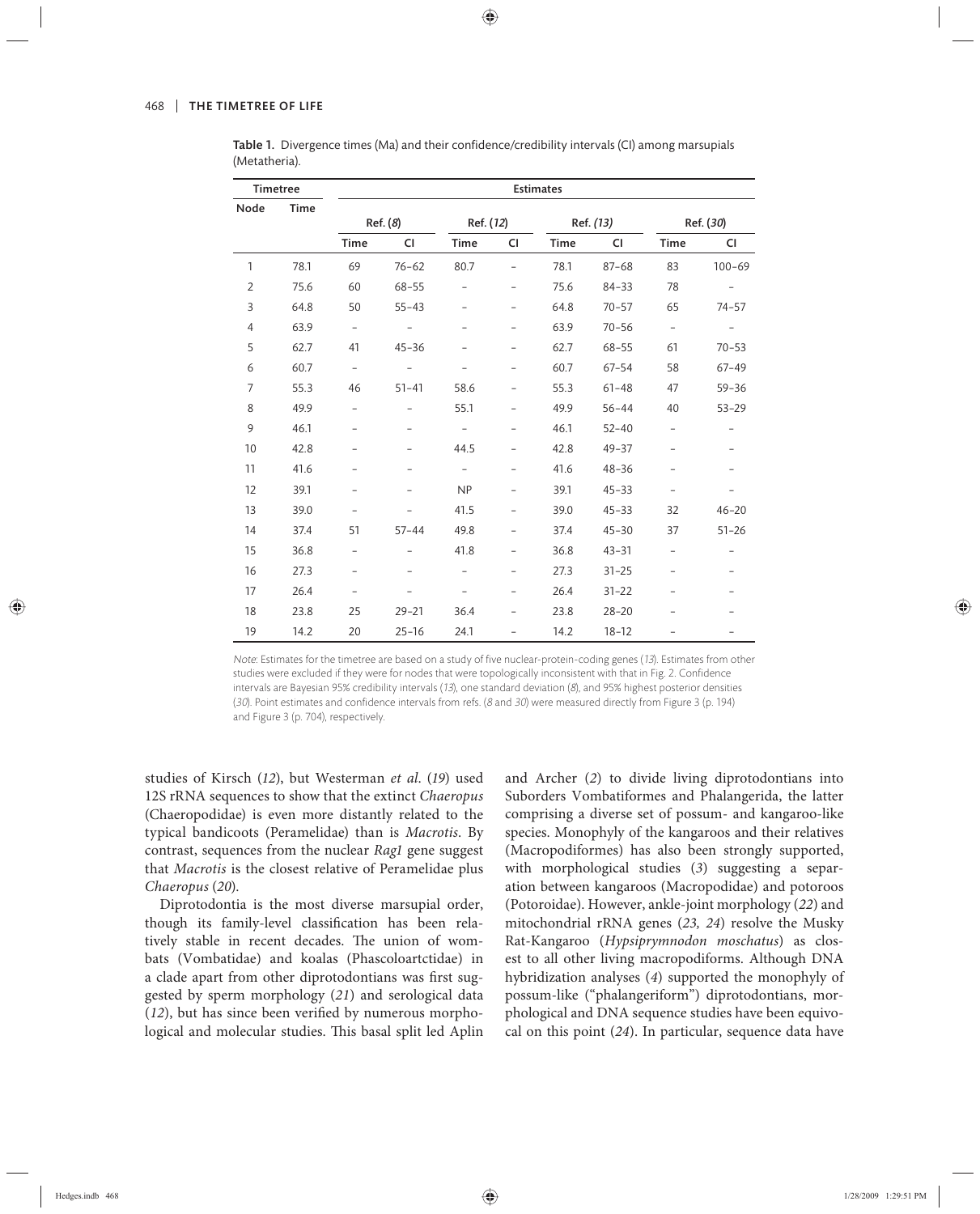suggested that a clade of phalangers (Phalangeridae) and pygmy-possums (Burramyidae) is more closely related to macropodiforms than to other phalangeriforms (*13*). DNA hybridization (*4*) data united Petauridae, Pseudocheiridae, and Acrobatidae into a single clade (Petauroidea), within which the morphologically enigmatic Honey Possum (*Tarsipes rostratus*, Tarsipedidae) has been placed using albumin microcomplement fixation (*25*), DNA hybridization (*26*), mitochondrial DNA (*24*), and nuclear DNA (*13*) data.

The earliest fossil record of Metatheria is the stem taxon *Sinodelphys szalayi* from China at 125 million years (Ma) (27). Recent fossil discoveries suggest that the earliest split among living Metatheria has a minimum age of Lancian (69–66 Ma) based on the oldest didelphimorph (*28*) or possibly Judithian (79–73 Ma) depending on the phylogenetic position of polydolopimorphs (*28*, *29*).

Numerous studies have reported molecular dates for one or a few cladogenic splits between major marsupial lineages. However, only a few molecular-dating studies have included representatives of all seven marsupial orders (Table 1). Kirsch *et al*. (*4*) estimated divergence times among all marsupial orders and 17 marsupial families using a molecular clock for single-copy DNA hybridization data. Nilsson *et al.* (*8*) used a relaxed clock method with complete mitochondrial genome sequences to estimate dates for all extant orders and 13 families. Drummond *et al*. (*30*) used a relaxed clock method with sequences for five nuclear genes to estimate divergence times among all marsupial orders and 12 families. The timetree of marsupials shown in Fig. 1 is based on Meredith *et al.*'s (13) relaxed clock analysis of five nuclear gene sequences and includes all Holocene marsupial orders and families except for the recently extinct Thylacinidae (Tasmanian Wolf) and Chaeropodidae (Pig-Footed Bandicoot).

The timetree shows the earliest divergence among living marsupials, between Didelphimorphia and other taxa, as 78 Ma (Fig. 2). Other molecular estimates for the last common ancestor of Marsupialia range from 100 to 64 Ma (*8, 13, 31–34*). All of these dates are younger than *S. szalayi* and are consistent with the hypothesis that *S. szalayi* is a stem fossil. Other interordinal splits in the timetree are in the late Cretaceous/Paleocene and range from 75-61 Ma. The date for the last common ancestor of the Australasian clade is 64 Ma. This date supports the hypothesis that marsupials dispersed from South America to Australia, via Antarctica, before the submergence of the South Tasman Rise at ~64 Ma (*35*).

Didelphimorphs had a most recent common ancestor 37 Ma in the middle Eocene. Steiner *et al*. (*36*) also obtained a middle Eocene date, albeit slightly older (~40 Ma), for this split. Steiner *et al.* noted that the middle Eocene origin for extant didelphids coincides with one of the first unequivocal phases of Andean uplift, which precipitated a shift from warm woodland habitats to cooler, drier climates.

Within the Australasian clade, basal splits in Peramelemorphia and Dasyuromorphia are at 24 and 27 Ma, respectively, in the Oligocene (Fig. 2). Nilsson *et al*. (*8*) obtained a similar estimate for the base of Peramelemorphia (25 Ma) based on mitogenomic sequences. The basal split within Diprotodontia is at 55 Ma in Meredith *et al.* (*13*), but Nilsson *et al*. (*8*) and Drummond *et al*. (*30*) both obtained a younger date (~47–46 Ma) for the base of Diprotodontia. Other interfamilial divergences within Diprotodontia range from 50 to 14 Ma on the timetree. Molecular clock dates based on DNA hybridization place interfamilial divergences within Diprotodontia in a similar range of 59–24 Ma. Divergence dates for diprotodontian families based on DNA hybridization, complete mitochondrial genome sequences, and nuclear gene sequences are generally consistent with Case (37), who suggested that all of the major diprotodontian lineages were present in the Eocene.

During the middle to late Eocene, podocarp dominated forests in Australia were replaced by more diverse Nothofagus dominated forests (37). This floristic change may have promoted the diversification of arboreal possum families in the mid- to late Eocene. Radiation of the terrestrial forms probably did not occur until the forests began to open up with an herbaceous angiosperm under story in the Oligocene. Fossil material from the Au stralasian Paleogene is needed to test Case's (*37*) hypothesis and molecular dates for the early diprotodontian radiation.

#### Acknowledgment

Funding was provided by U.S. National Science Foundation to C.K. and M.S.S.

## References

 1. D. E. Wilson, D. M. Reeder, Eds., *Mammal Species of the World: A Taxonomic and Geographic Reference*, 3rd ed. (Johns Hopkins University Press, Baltimore, 2005).